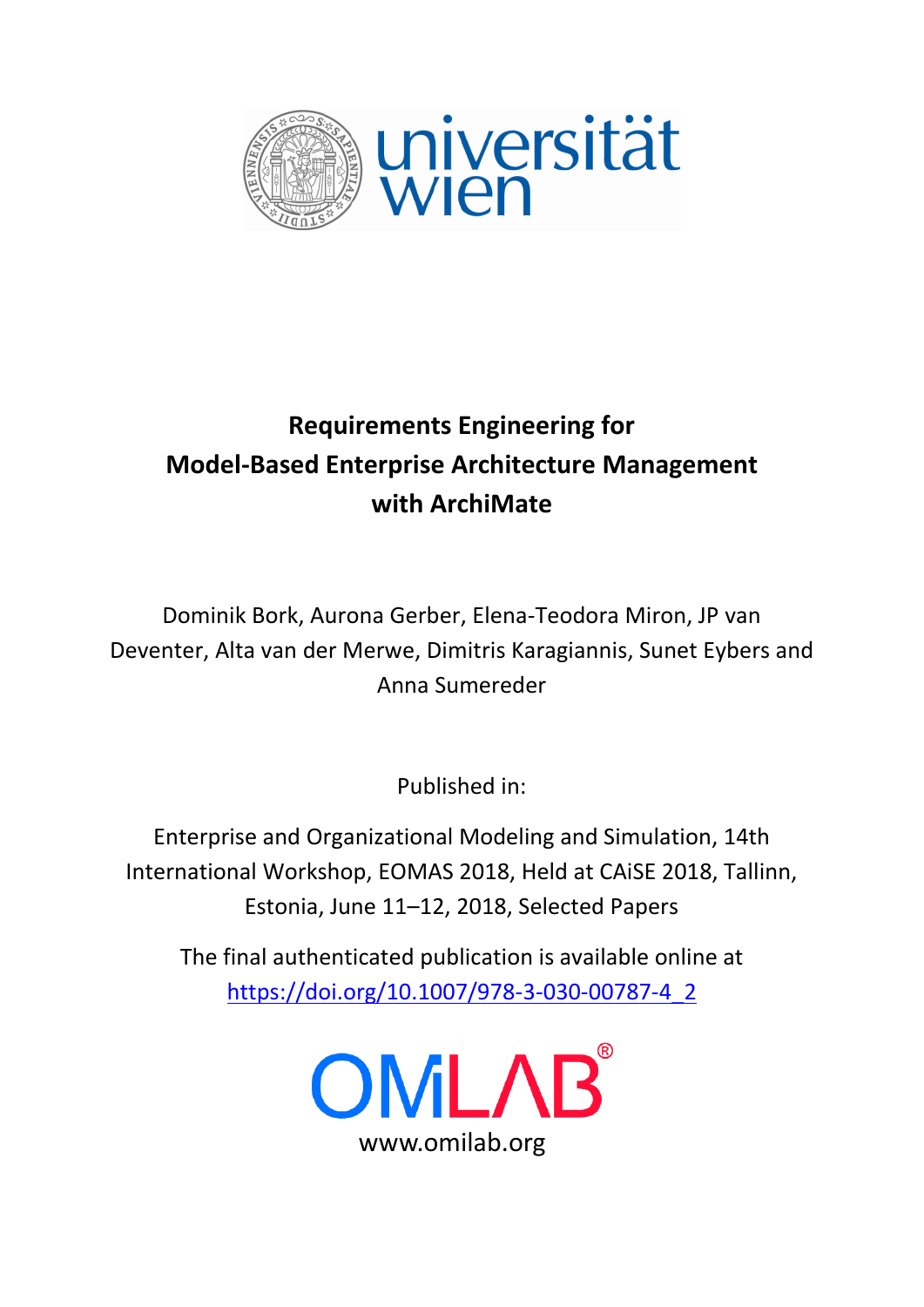# Requirements Engineering for Model-Based Enterprise Architecture Management with ArchiMate

Dominik Bork<sup>1</sup>, Aurona Gerber<sup>2,3</sup>, Elena-Teodora Miron<sup>1</sup>, Phil van Deventer<sup>2</sup>, Alta van der Merwe<sup>2</sup>, Dimitris Karagiannis<sup>1</sup>, Sunet Eybers<sup>2</sup>, and Anna Sumereder<sup>1</sup>

> <sup>1</sup> University of Vienna, Research Group Knowledge Engineering Waehringer Street 29 1090 Vienna, Austria firstname.lastname@univie.ac.at, <sup>2</sup> University of Pretoria, Department of Informatics Hatfield, 0083 Pretoria, South Africa firstname.lastname@up.ac.za, <sup>3</sup> CSIR Center for AI Research (CAIR), Brummeria, Pretoria

Abstract. The role of information systems (IS) evolved from supporting basic business functions to complex integrated enterprise platforms and ecosystems. As a result, enterprises increasingly adopt enterprise architecture (EA) as a means to manage complexity and support the ability to change. We initiated a study that investigates the pivotal role of enterprise architecture management (EAM) as an essential strategy to manage enterprise change and within this larger context, specifically how the ArchiMate modeling language can be enhanced with capabilities that support EAM. This paper reports on the evaluation of an EA modeling tool (TEAM) which has been enhanced with EAM capabilities. The evaluation was performed by a focus group of enterprise architects that attended a workshop and applied the tool to an EAM case study. The evaluation results, requirements as well as a conceptualization for further development are presented and are of value for both, enterprise architecture researchers and enterprise architects.

Key words: Enterprise Architecture Management, ArchiMate, Requirements Engineering, Focus Group

## 1 Introduction

"The digitization of our society changes the way society work, communicate and collaborate." [1] Similarly, digitization or digital transformation changes the way enterprises create value. Traditionally, enterprises created value by selling products or by providing services to customers with direct and simple business models. The digital transformation significantly changed these business models (e.g., toward platform ecosystems [2]), customer involvement (e.g., value cocreation [3]), and product/service systems [4]. These changes are either driven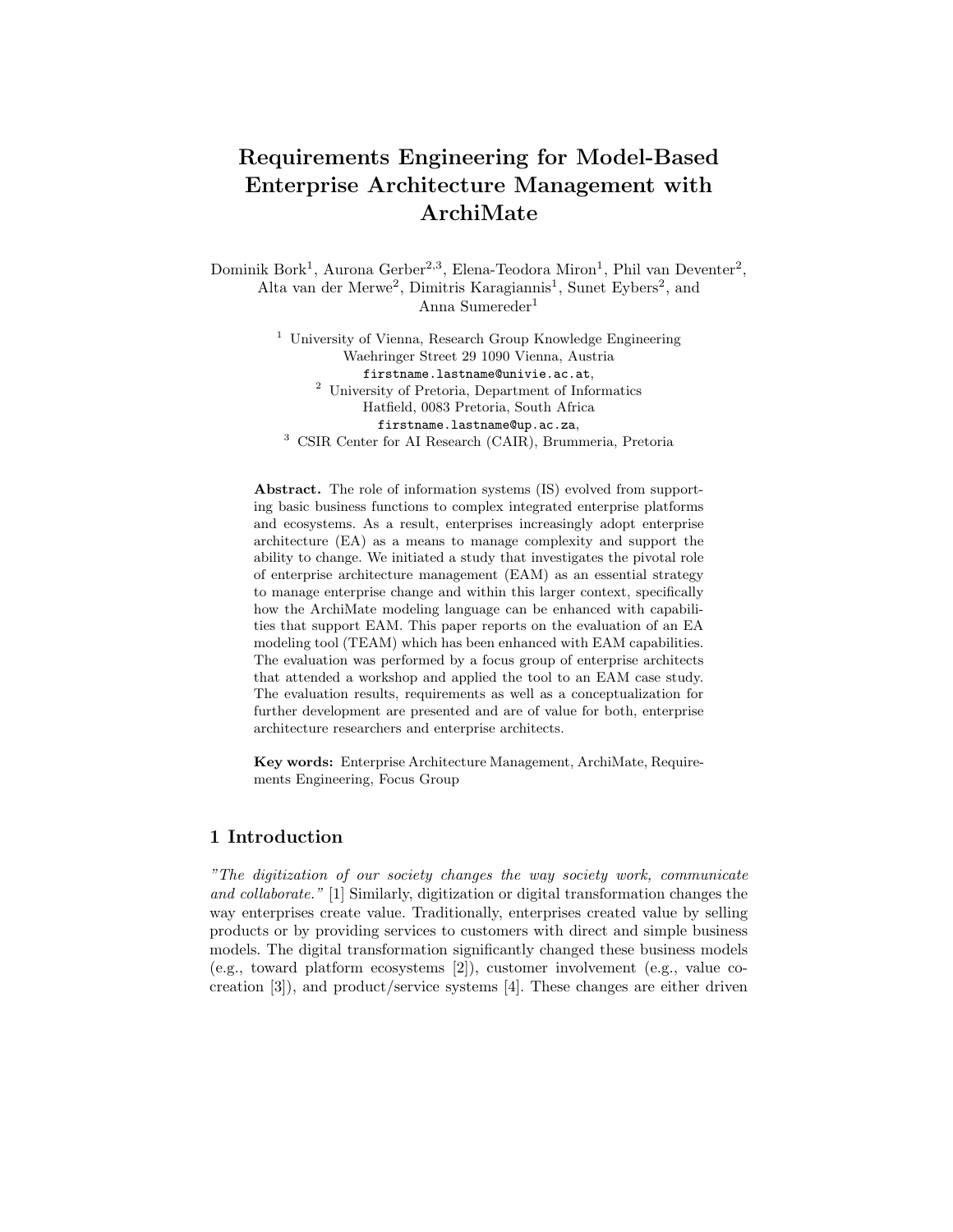or supported by information systems and therefore directly influence the enterprise architecture (EA). Thus, it is of utmost interest for enterprises to manage their EA as well as to manage their enterprise using EA, collectively termed enterprise architecture management (EAM) [5, 6].

The Open Group Architecture Framework (TOGAF) and the ArchiMate [7] modeling language are widely adopted EA standards. However, both have limited support for corporate EA management because of the sole focus on the methodological and modeling language aspects of EA, respectively. Supporting these standards with computerized modeling environments creates opportunities to support EAM by for instance exploiting conceptual models as knowledge base for advanced management support [8]. Our study therefore investigates how EA modeling with proper tooling supports enterprise architecture management.

Adopting the action design research paradigm that incorporates evolutionary design with short evaluation/feedback loops [9], we implemented a first prototype of the TOGAF-based Enterprise Architecture Management (TEAM) modeling  $\text{tool}^1$  that implements the Archimate 3.0.1. standard [7]. This paper reports on an evaluation/feedback loop of TEAM that used a carefully designed focus group. The focus group introduced eight EA experts to both EAM as well as the TEAM tool using a case study in a workshop scenario. In depth feedback was collected from the EA experts on the functionality of the tool, as well as input on how a modeling platform could support the two focus areas of EAM namely: 1) managing the EA of an enterprise, and 2) managing the enterprise using EA. This feedback was consolidated into advanced requirement themes for the second prototype version of TEAM.

The remainder of this paper is structured as follows: foundations are presented in Section 2 and in section 3 the research design for the evaluation of TEAM is discussed. Section 4 consolidates the results by means of a set of requirement themes for advanced EAM. Finally, Section 5 concludes the paper.

# 2 Foundations

#### 2.1 Enterprise Architecture Management

Enterprise Architecture Management (EAM) is a relatively recent perspective within the domain of EA. EAM is broadly defined as management practice that establishes, maintains and uses a coherent set of guidelines, architecture principles and governance regimes that provide direction for and practical help with the design and the development of an enterprises architecture in order to achieve its vision and strategy [6]. In the 80s John Zachman, often described as the father of EA, adopted a systems engineering approach to develop the Zachman Framework for Enterprise Architecture or Zachman Framework (ZFEA) [10]. The ZFEA had as primary goal the specification of a universal set of descriptive representations

 $1$  The tool is freely available on the OMiLAB TEAM project site at:  $http://austria.$ omilab.org/psm/content/team/info, last visit: 08.05.2018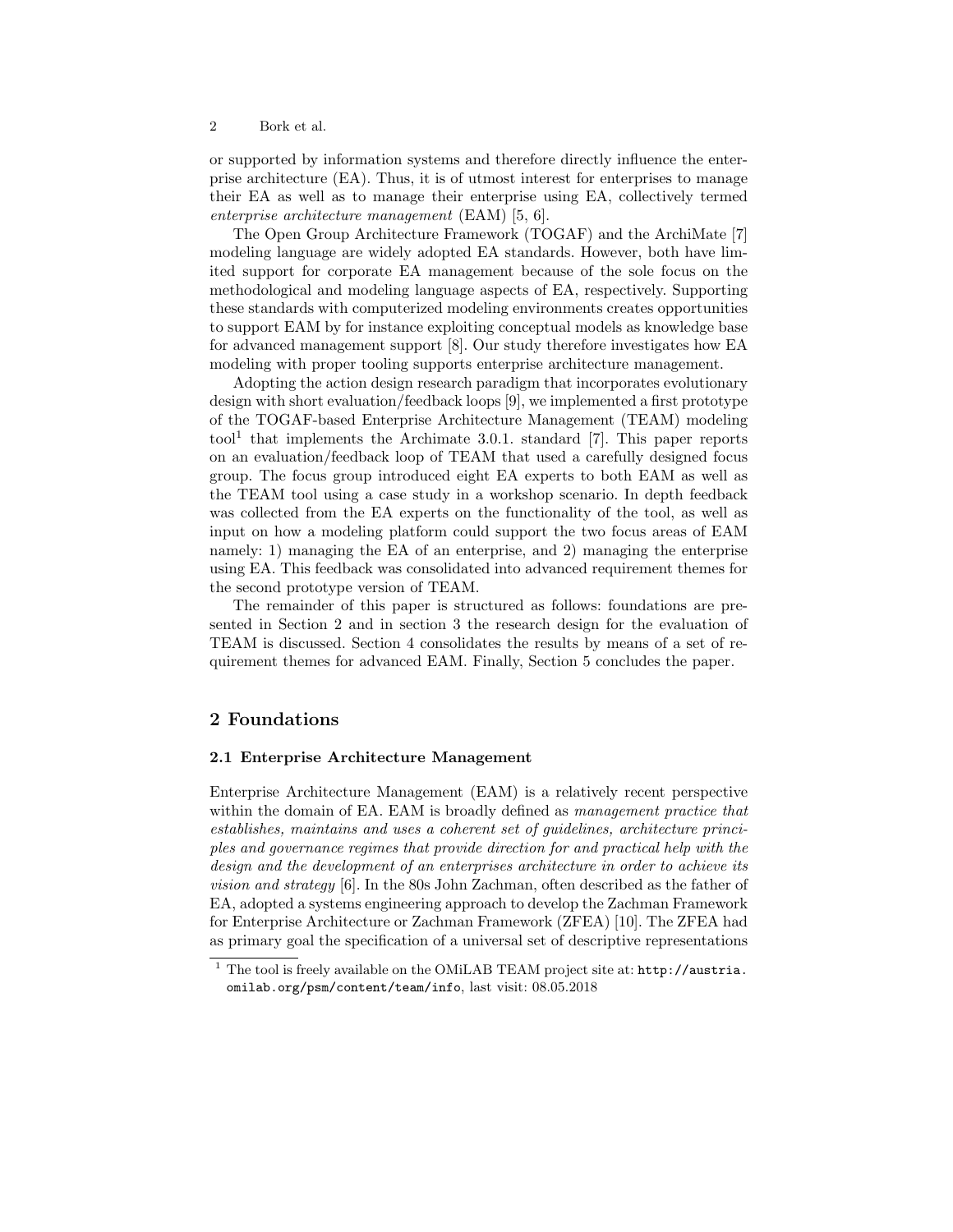from different views for enterprises as socio-technical systems [10, 11]. Originally, EAM was thus focused on the development of the enterprise architecture itself in an attempt to manage the complexity of modern enterprises [6, p. 13].

In the 90s the focus of EAM shifted from modeling the enterprise towards *alignment* of the different aspects within an enterprise  $[6, p. 14]$ . To assist with this alignment, several EA frameworks were proposed and EAM literature discussed various enterprise alignment aspects e.g. the execution of strategy through business-IT alignment [12, 13, 14, 15]. Lapalme [16] summarized the EAM notions of the time by describing three schools of thought related to EA namely: 1) Enterprise-wide IT platform (EIT), concerned with effective enterprise strategy execution and operation through IT-Business alignment; 2) *Enterprise*  $(E)$ , concerned with effective enterprise strategy implementation through execution coherency; and 3) Enterprise-in-environment (EiE), concerned with fostering organizational learning by aligning the various facets of the enterprise such as governance structures and IT capabilities [16].





Fig. 2. ArchiMate 3.0 Framework [7].

Fig. 1. EAM Building Blocks [6].

The most recent developments in EAM include the use of EA for strategic business management [6, 17]. This strategic EAM standpoint incorporates all the previous EAM perspectives but specifically adopts the extended view that EA is a management philosophy and executive management and governance function that should, for instance, be used to manage holistic and sustainable enterprise transformation, alignment and integration [6, p. 57]. Given this perspective, EAM is a multidimensional function that influences all aspects of an enterprise, including its organizational culture, communication practices and operations. Ahleman et al. [6, p. 42] proposed a model that depicts the essential EAM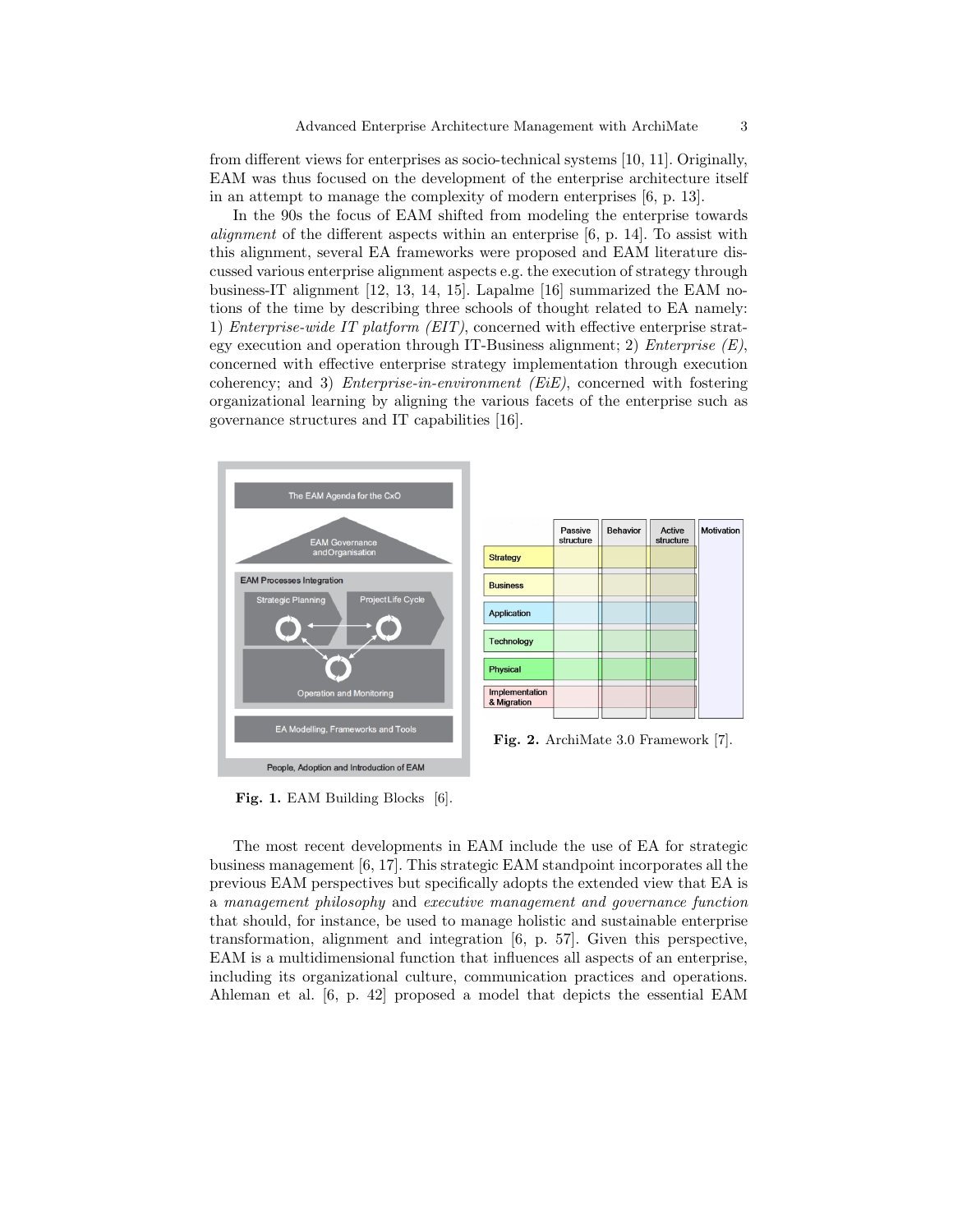building blocks. As is shown in Figure 1, the main and outside container for EAM indicate the soft factors that are important within an organization. Stakeholder buy in into EAM is crucial when, for instance, altering organizational culture and changing individual behavior. Figure 1 furthermore depicts the role of EAM as a chief executive officer agenda at the top. The EAM governance and organization role deals with the manner in which EAM is institutionalized within an organization. Furthermore, the integration of EA into organizational processes includes the embedding of EAM into strategic planning, project life cycles and organizational operations and monitoring, which all have to do with the day-to-day operations of an enterprise. EAM building blocks have to include EA frameworks, modeling and tools, which represent and include the existing body of knowledge and best practices regarding enterprise architecture  $\ket{6}$ , p. 42]. Since ArchiMate is one of the dominantly used EA languages, conceptual modeling methods in general and ArchiMate in particular are briefly introduced in the following to establish a theoretic foundation for the rest of the paper.

#### 2.2 ArchiMate, TOGAF and Conceptual Modeling Methods

ArchiMate is a standard of the Open Group that describes an enterprise architecture modeling language [18]. ArchiMate was originally developed by a team from Telematica Institute in the Netherlands to model an EA within and across business domains [19]. ArchiMate adopts a layered view on an enterprise depicted in the ArchiMate Framework where the core entities of an enterprise are categorized along two dimensions (layers and aspects) as shown in Figure 2. In addition, ArchiMate adopts a service-oriented model where each layer provides services to the layers above it. ArchiMate focuses on specifying a modeling standard for enterprise architecture. By contrast, TOGAF, the Open Group Architecture Framework specifies guidelines for designing, planning, implementing, and governing an enterprise information technology architecture [14]. When the implementation of ArchiMate is discussed, it is often done within the TOGAF approach to provide the context of an enterprise architecture project [20].

Any conceptual modeling methods such as ArchiMate facilitates the management of complexity by applying abstraction. According to [21], modeling methods are composed of modeling language, modeling procedure, and mechanisms & algorithms. A modeling language can be further decomposed into: syntax, the available language elements; notation, the graphical representation of syntactic elements; and semantics, the meaning of the syntactic elements. The modeling procedure describes steps and results of utilizing a modeling method in order to create valid models. Lastly, mechanisms & algorithms define the model processing functionality that is provided by the modeling method (e.g., simulations and queries).

Conceptual modeling methods are used to create abstract representations of some part of the real world for "human users, for purposes of understanding and communication" [22]. This traditional view is still valid, however, nowadays conceptual models are also viewed as a formalized knowledge base that enables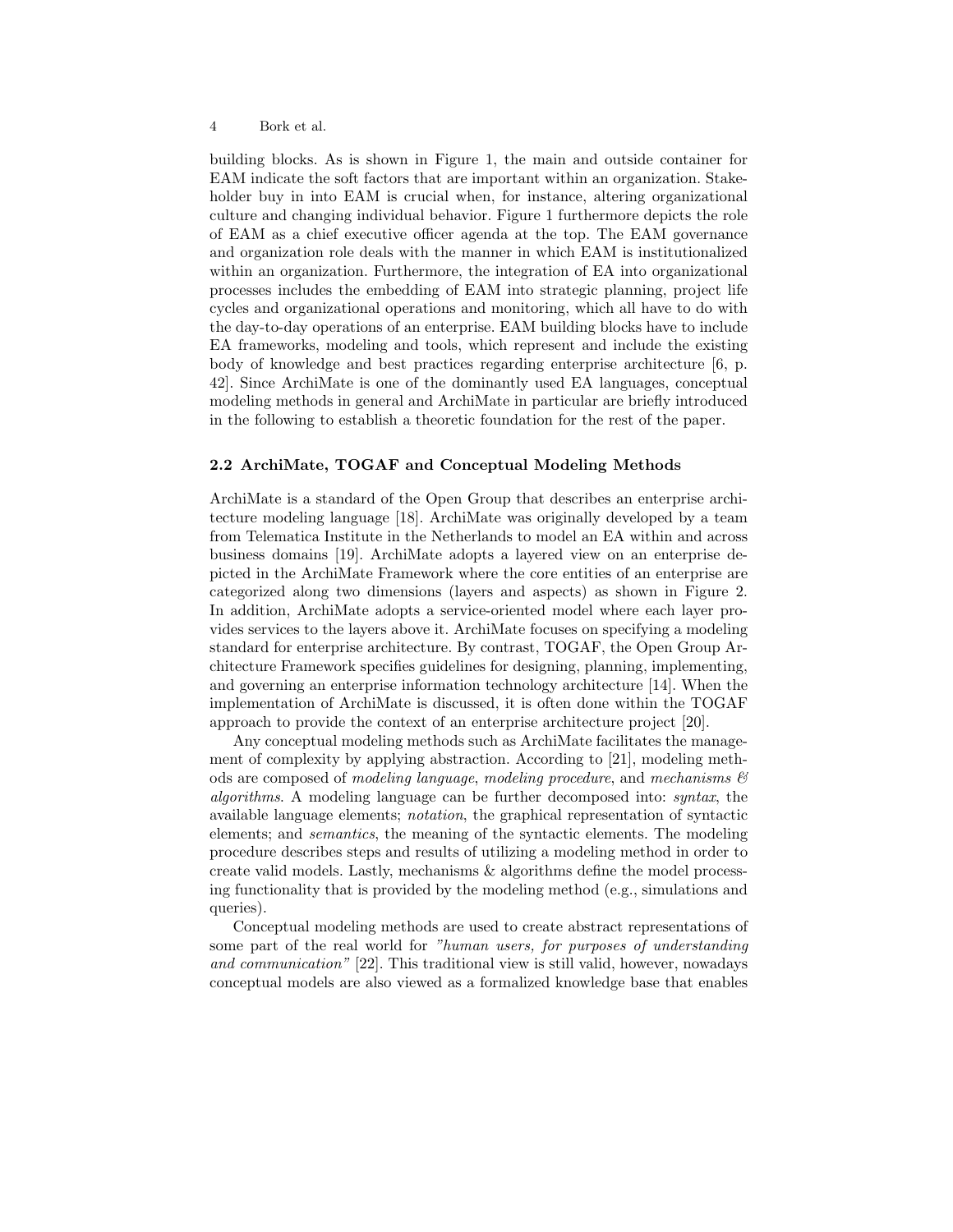machine processing and intersubjective understanding [23]. Conceptual modeling methods therefore not only target the best abstraction level for a specific domain by means of a metamodel, but also the enrichment of the modeling language with proper functionality to increase the value of the models. This approach to conceptual models is adopted by OMiLAB, the platform used for the development of TEAM, which is discussed in the next section.

#### 2.3 The Open Models Laboratory (OMiLAB)

The Open Models Laboratory (OMiLAB, www.omilab.org) is an open platform for the conceptualization of modeling methods, combining open source and open communities with the goal of fostering conceptual modeling. OMiLAB constitutes a high number of international contributors [24]. Almost 50 different modeling methods have already been successfully conceptualized within OMiLAB [25], such as Multi-Perspective Enterprise Modeling (MEMO) [26] and SOM [27]. A more comprehensive view on successful conceptualizations within OMiLAB is given in  $[25]^2$ . The TEAM tool was implemented as a project within OMiLAB.

# 3 Research Design: Focus Group Evaluation

As stated, we report on the evaluation of the first prototype version of the TEAM modeling tool. In order to obtain the in depth feedback required, we adopted a focus group (FG) as research method. A FG is a qualitative research method that is effective when collecting data about the opinions of people or how they think, feel, or act regarding a specific topic [28]. The method is particularly useful for collecting data in complex scenarios where specialized knowledge is required. Using a FG for data collection in our evaluation of TEAM was therefore applicable because EAM has an extensive scope and we were particularly interested in the opinions of the participants (EA experts and practitioners) regarding EAM requirements when using TEAM. As a prerequisite, the FG needs to be designed in such a way that participants are able to provide high-quality, in-depth feedback. We therefore designed the FG as a workshop specifically aimed at EA experts and practitioners with several years of experience, and we included carefully developed feedback mechanisms that triangulate in order to collect data. Because the experience of the participants varied, we created a baseline by introducing the necessary background in the workshop. The workshop was structured as follows:

1. Session 1: Enterprise Architecture Management: During this session the theory, history and focus of EAM were introduced, followed by the focus areas of EAM namely 1) managing the EA of an enterprise; and 2) managing the enterprise using the EA.

 $^2$  Full method repository is available at  ${\tt http://austria.omilab.org/psm/tools}$  , last visit: 08.05.2018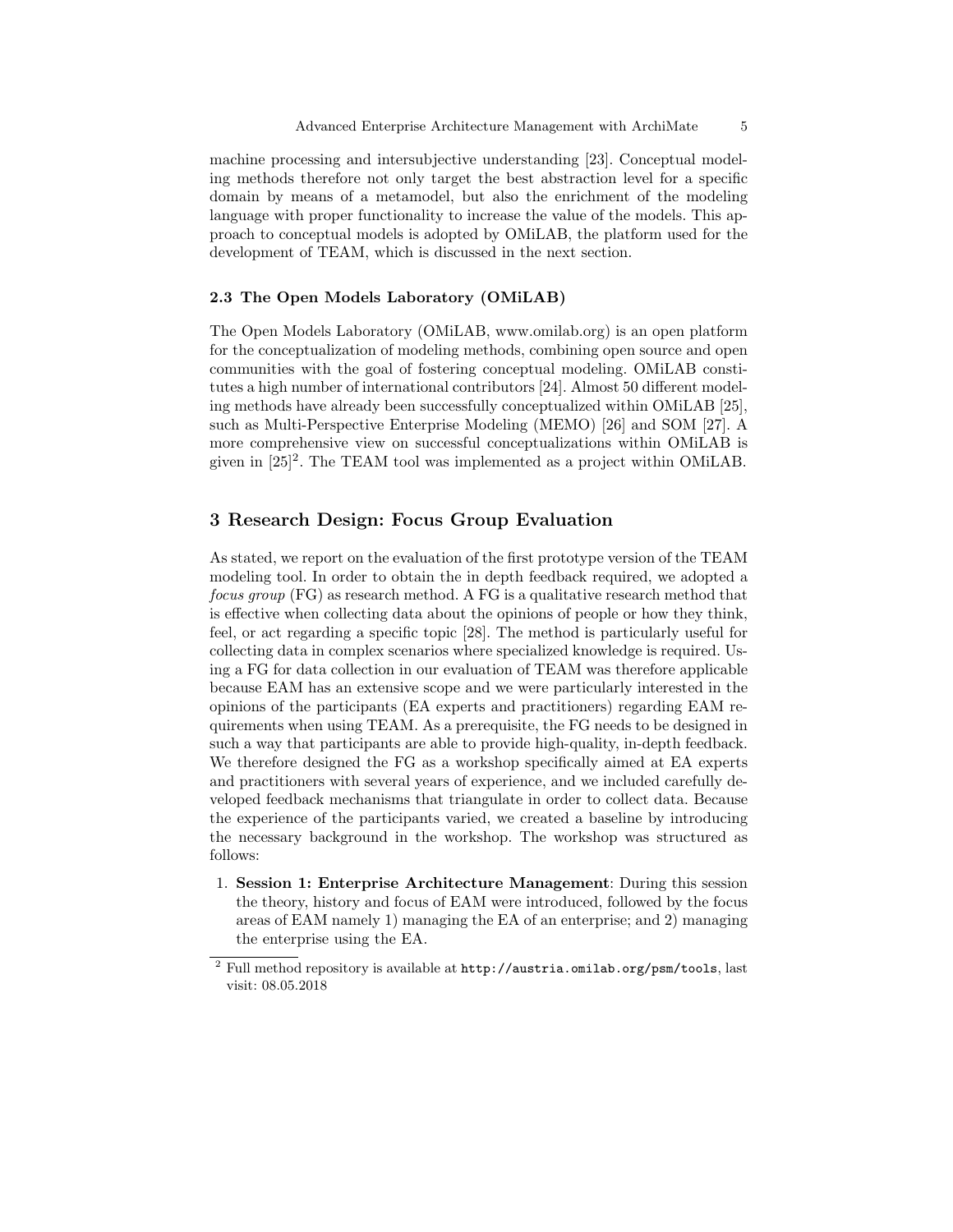- 6 Bork et al.
- 2. Session 2: ArchiMate and TEAM: This session consisted of two parts namely: 1) an overview of Archimate (most participants were familiar with ArchiMate and TOGAF); and 2) an introduction to the TEAM tool.
- 3. Session 3: Focus Group Case Study: In this session a detailed case study was introduced where participants were guided to use the TEAM tool. For more details of the case study, see Section 3.1.
- 4. Session 4: Focus Group Feedback: In this session the participants were asked to give high-level feedback on the TEAM tool, EAM and further development, especially given their experience, see Section 4.

The data was collected from eight workshop participants, of which seven were established EA specialists either working full-time as enterprise architects within organizations or as EA consultants responsible for projects initiating EA at various levels within organizations. The group included: (a) professional consultants and trainers who specialized in EA and ArchiMate; (b) professional users who employ EAM frameworks and tools in their respective enterprise or public administration and who are in charge of the EAM management; as well as (c) academics who research and teach EAM at graduate and post-graduate level but with previous experience in EA implementation. The next section presents the case study which was used to evaluate the TEAM tool.

#### 3.1 Focus Group Case Study

The Charlies Auto Repair Shop case study was employed to evaluate prototype one of TEAM. After an introduction to TEAM the experts were asked to model each of the three parts of the case. 45 minutes was allocated for each modeling task and 15 minutes were used for discussion. A final one hour long session was dedicated to discussing: (a) the quality and eventual shortcomings of the case itself given EAM; (b) the completeness and accuracy of the mapping between the ArchiMate standard and the tool; (c) usability of the current, and requirements for future versions of the TEAM tool; and (d) usefulnesses of the TEAM tool functionality for EAM.

Case Description In line with the idea that EA and its management play a pivotal role in enterprise transformations, the case study's focus is on the transformation of a traditional car repair SME into a car repair-as-a-service business - strongly reliant on IT and the business opportunities enabled by it. *Charlie's* Car Repair Shop's original business model focused on providing parts and specialized repair for old-timers. Information technology played a marginal role in the back office of the business for administrative and bookkeeping activities. A management change triggered the modification of the business model. The assets of the old business - repair facility and machinery, spare parts, and mechanical expertise - will now be leveraged with the support of IT to realize a car repairas-a-service business model where old-timer owners can book the assets to work on their cars. The customers will be charged usage-based fees for the different service components.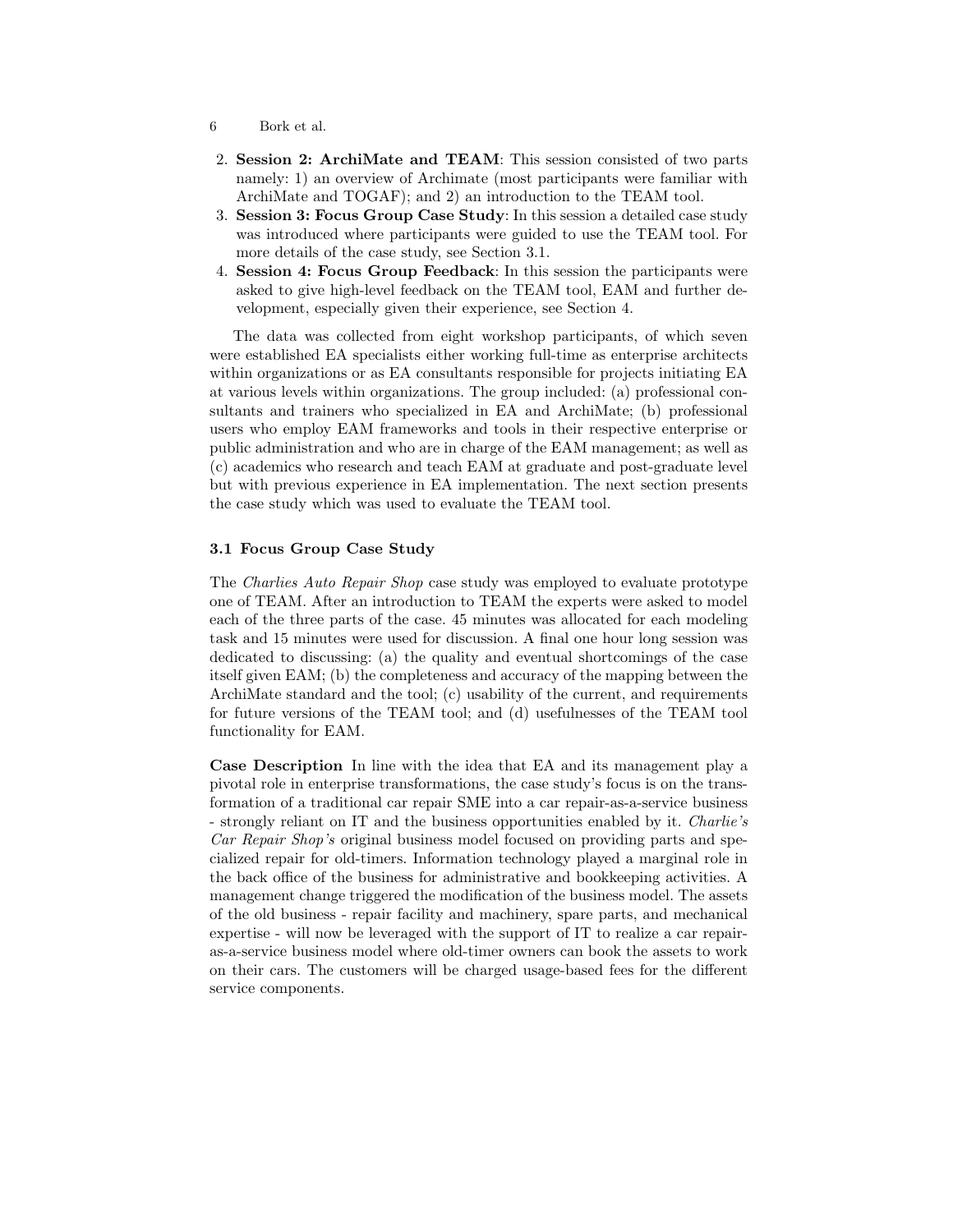The underlying motivation is to monetize the old-timer owner's love and knowledge about cars. These persons are known to the repair shop as having two characteristics important for the repair-as-a-service business model. They tend to be financially well off and are able to invest in the costly maintenance and repairs. Moreover, they care about a particular car and also have a lot of knowledge about its mechanics.

Following a general introduction to the case, the first part of the case study detailed the new strategy defining goals, the expected outcomes as well as the necessary capabilities. The second part then derived exemplary business services to be offered to the clients, technology services as well as business processes necessary for the provisioning of the new services. The identified services were also linked to their technology assets like software and hardware. Lastly, the third part described the physical elements which establish the "execution environment" for the services, like repair spaces, repair machinery etc.. These physical elements were linked to the previously defined technology assets.

In alignment with the ArchiMate 3.0.1 standard and following the TOGAF framework, the case includes also Internet of Things and physical assets - thus expanding the EAM space considered in previous versions of the standard.

Exemplary Case Solutions TEAM provides the full spectrum of the Archi-Mate 3.0.1 modeling language. The language concepts are grouped into the ArchiMate 3.0.1 layers - called model types: strategy layer, business layer, application layer, technology layer, physical layer, implementation/migration layer, motivation layer, and analysis model. While each of the model types contains only the concepts specific to it, e.g. a business service class is included in the business layer, the analysis model is a container of all ArchiMate 3.0.1 classes thus allowing a top to bottom model for the whole EA. For purposes of this case study participants were encouraged to use the analysis model type. Increasing readability within the model is achieved by using the grouping class to graphically compose objects which also belong semantically together (seen in Figure 4 by the dotted boxes).

In the first part, "The Strategy", the participants needed to cognitively differentiate between a goal and an outcome as well as between a capability and a resource. To ease the identification of the correct ArchiMate concepts, cues are provided in the case description, for example "...the need to build up the auto shops IT Operations and Management capabilities", which points the participant to the concept to use, i.e., capability and its name IT Operations and Management. One solution to the first part of the case study is represented in Figure 3.

Business services need to support the goals defined for the new strategy. On their part they must be aided by appropriate business processes as well as technology services. For example, the newly instituted Repair space rental service triggers a newly defined business process which in itself employs the Billing technology service. In addition, not shown in the case, one could include a Rental space booking application running on a web-based client-server hardware which allows customers to book their repair slots on-line. For practicing purposes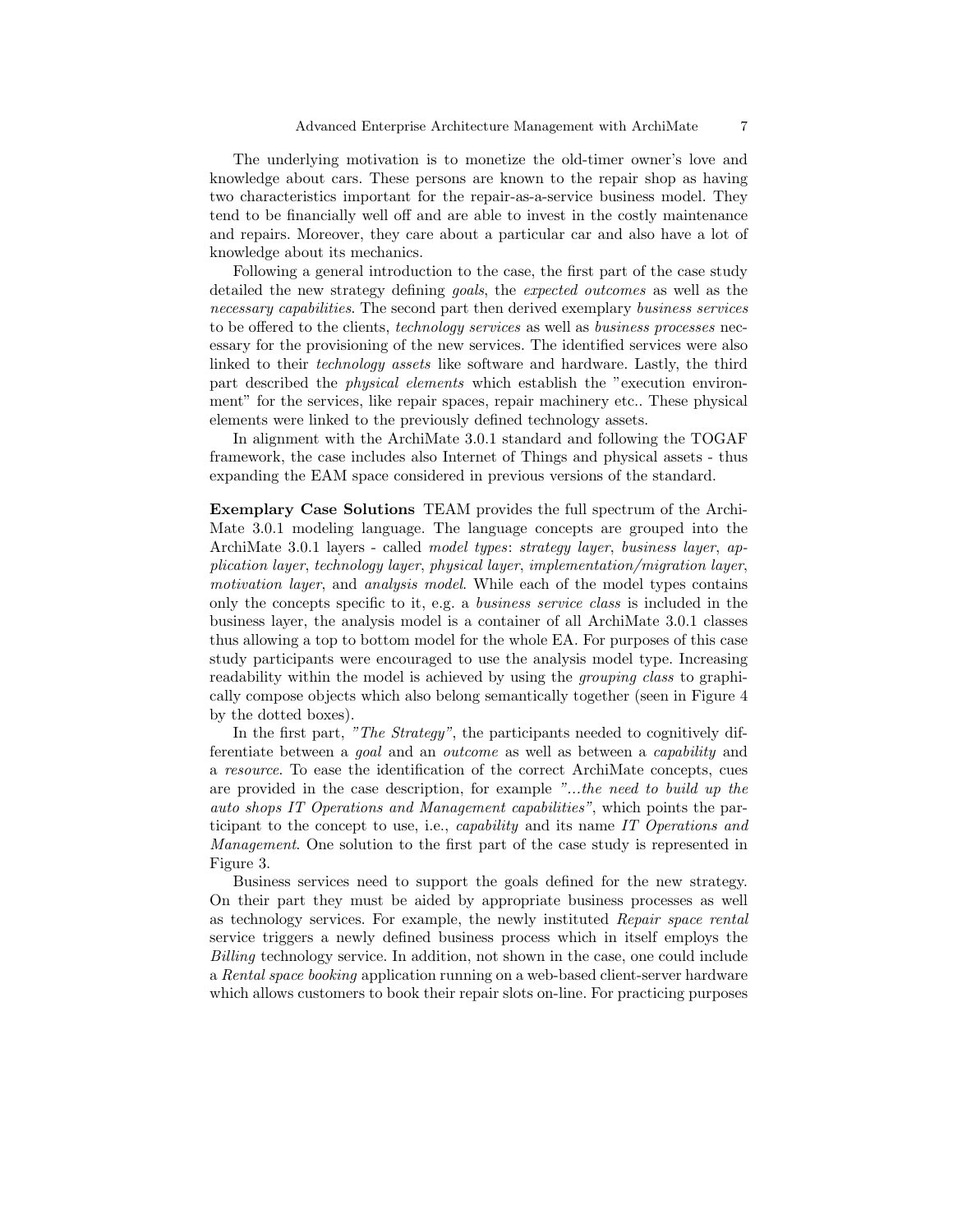

Fig. 3. Strategy Model in TEAM.

Fig. 4. Services and Processes Model in TEAM.

and due to limited time, only an excerpt of the services and processes involved was discussed in the case study. One possible solution of the second part is presented in Figure 4.

The new business model also triggered changes on equipment level (see Figure 5). While previously the machinery necessary for mechanical repairs did not need any ICT, now, with the time-dependent billing of usage, each machine must be able to "identify" at least the client to be billed as well as the start and end time of the rental. To this end, car repair machines must be equipped with card reading devices and enabled to transmit the necessary information to the Billing application and ultimately to the Billing technical service.

The new language concepts available in ArchiMate 3.0.1 on the strategy - and on the physical layer enable the enterprise architects to create a comprehensive model stack on which different analytics can be applied, both at design but also at "run" time, thus enabling the enterprise architect's management capabilities.

# 4 Evaluation and Advanced Requirements for EAM

The evaluation feedback was obtained during the focus group case study and feedback sessions. During the case study session where the tool was used by the participants, feedback was obtained through interaction and discussion with the participants, as well as through documented observations by the research team when supporting the participants.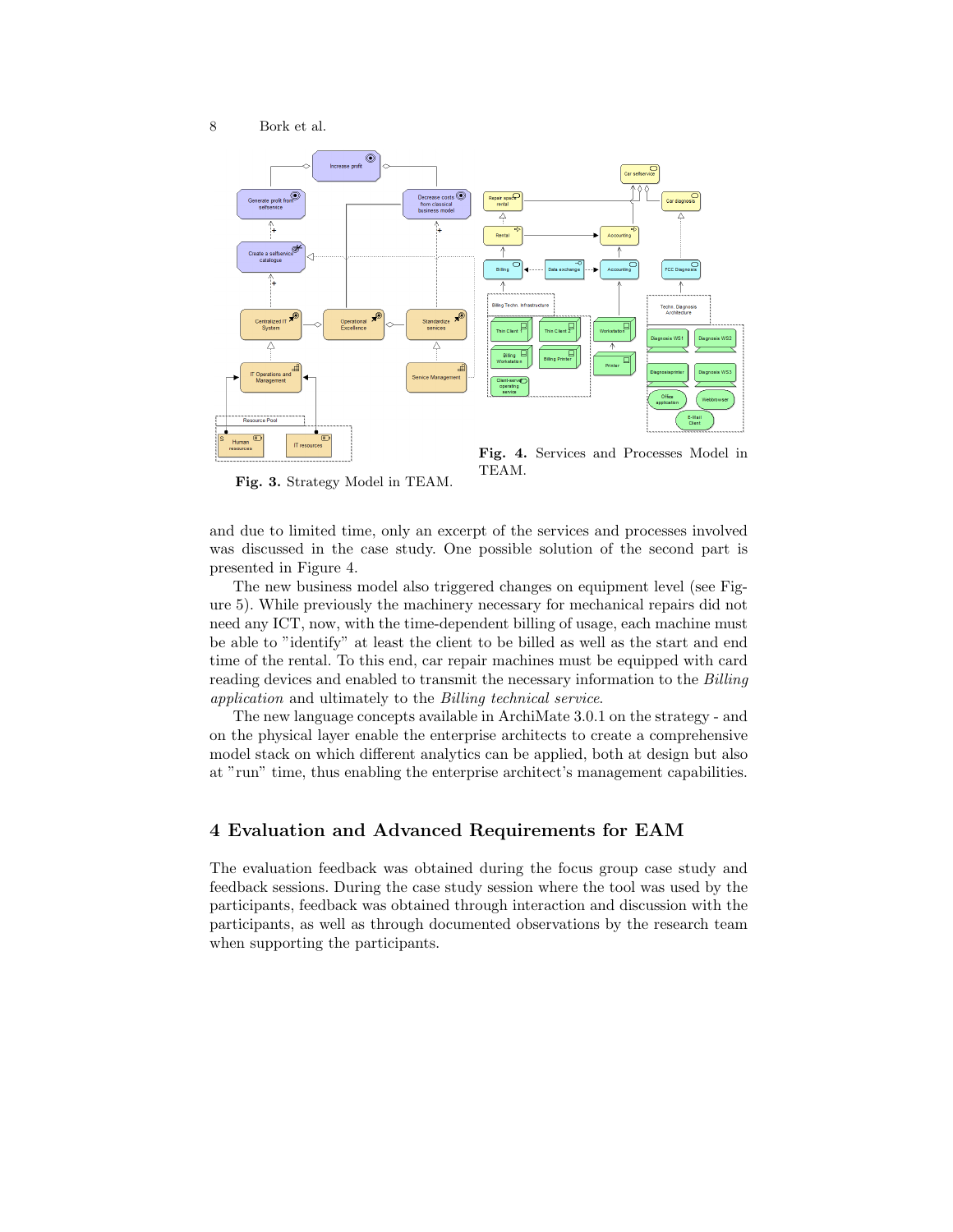#### 4.1 Focus Group Case Study Evaluation Results

The participants were asked to evaluate the TEAM tool, EAM and further development, especially given their experience. Questions were prepared to guide the feedback. During the session, the discussion was recorded and transcribed. All feedback is described in the following and collated into the requirement themes reported in Section 4.2.

Workshop participants easily found their way through the first two parts of the case study as it used familiar concepts and terminology. The third part, which relies heavily on new modeling constructs defined in ArchiMate 3.0.1, required a bit more working time.

TEAM was easily understood and handled by the participants. They remarked positively on the intuitive use of modeling concepts and their graphical representation. Moreover, participants found it useful that the use of connectors was limited by the tool only to those allowed according to ArchiMate 3.0.1.

#### 4.2 Advanced Requirements for EAM

For eliciting the requirements, we analyzed the focus group feedback from the workshop participants from both the case study and the feedback sessions and condensed the feedback into four advanced EAM requirement themes. Each requirement theme is described using the aspects: Rationale, detailing the ratio behind it; Metamodel Requirements, describing the requirements on metamodel level; Implementation, indicating how the requirement theme should be implemented in a modeling tool; and *Execution*, exemplifying the execution by the modeler. Finally, we indicate in Sections 4.3 and 4.4 how these requirements could be incorporated conceptually into the next versions of the TEAM tool.

#### Theme 1 - Information Management

- Rationale: It is reasonable to have the possibility of attaching comments and descriptions to the ArchiMate concepts. The generic nature of these attributes enables the modeler to document further properties - besides solely the name - for each concept. Moreover, such meta data can be used for analysis as well as possible future developments. For example, the descriptions can reveal, which additional attributes might be required.
- Metamodel Requirements: Two new attributes, termed Description and Notes of datatype string, should be introduced into the TEAM metamodel. They should be provided for each ArchiMate concept.
- Implementation: The two attributes shall be adding to the metamodel and their values should be stored with the models. Visualization and editing of these attributes shall be enabled.
- Execution: The modeler shall be able to see and edit description and notes in the properties of each modeled concept.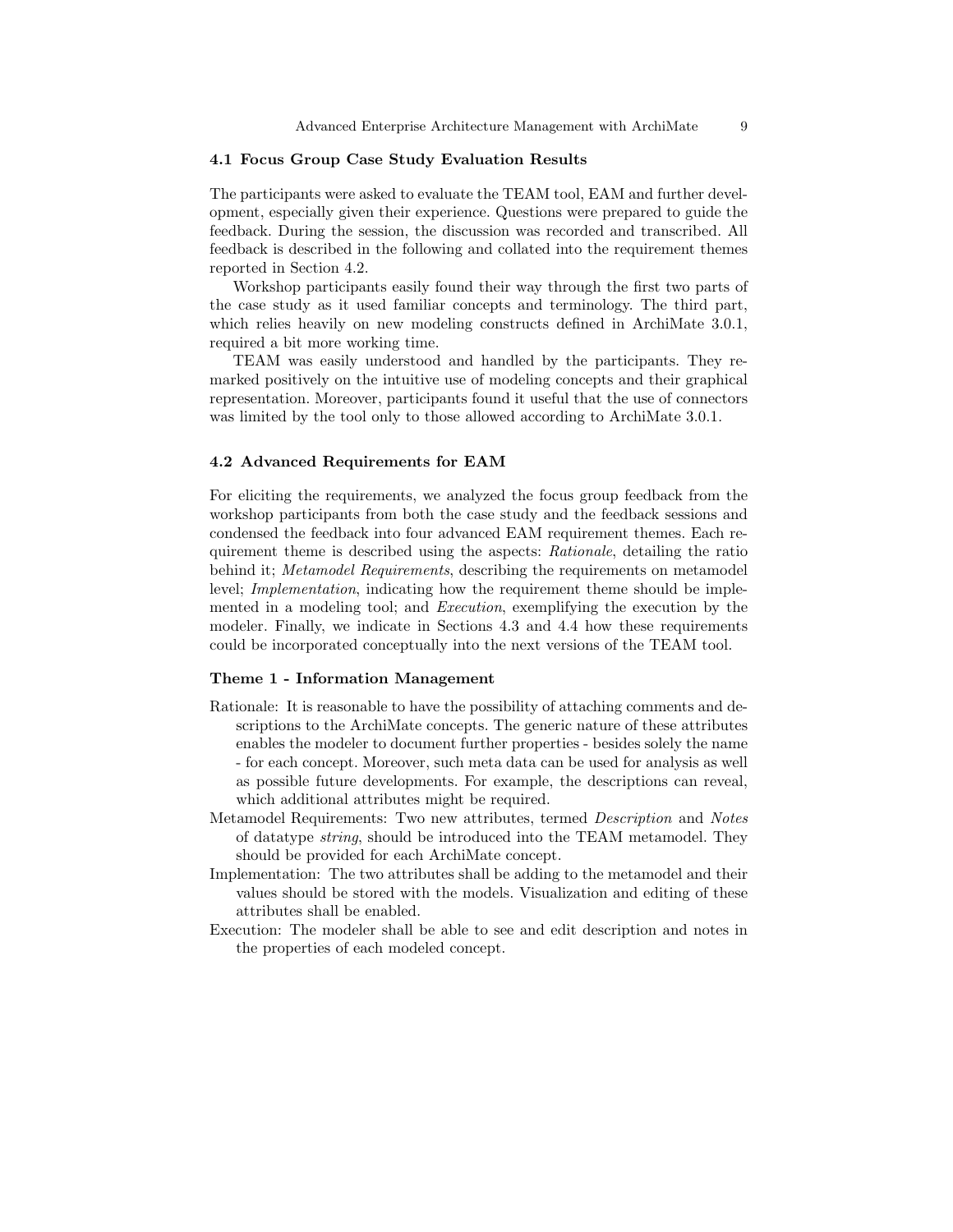#### Theme 2 - Lifecycle Management

- Rationale: When dealing with ICT, lifecycle management plays a vital role. Questions like "until when are software systems supported with updates?", or "when becomes a certain component invalid?" are crucial for EAM. There should be different kinds of dates in the various layers. For example, the application layer components should have attributes for licenses, which can be outdated or invalid. Time elements in the model should offer possibilities regarding queries and a kind of lifecycle management in the model.
- Metamodel Requirements: In general, there should be one time attribute for nearly all ArchiMate concepts. In addition, the attributes purpose and name should vary from layer to layer, as there are specific requirements and types of dates. A valid until date should be used for application layer concepts.
- Implementation: The new attributes should be visualized to the modeler for editing. Additionally, two queries should be realized that enable the modeler to efficiently list in-/valid application components of the current model.
- Execution: The modeler should define a date at the beginning of the query execution. The tool then lists all instances that fulfill the query criteria. It should be possible to click on the elements in the list to navigate directly to the corresponding instance in the model.

#### Theme 3 - Responsibility Management

- Rationale: The assignment of responsibilities should enforce a higher level of engagement and ease EAM. Thus, technology layer components should be assigned to actors/roles in the business layer. To its end, a visualization functionality shall be realized that displays the connections between the components on the different layers.
- Metamodel Requirements: To combine business and technology layer, semantic links between concepts of those two layers should be added. Such semantic links might be realized as references or pointers that are specified at the corresponding metamodel classes.
- Implementation: Reference attributes between technology and business layer should be added for selected elements of the two layers. Furthermore, a functionality shall be provided that generates, starting from a technology layer model, the list of corresponding actors/roles of the business layer.
- Execution: The modeler shall be enabled to edit the specific reference attributes in order to semantically link concepts of the two layers. Moreover, the modeler shall be enabled to generate the list of responsibilities. All list items shall enable direct navigation to the corresponding instances in the models.

#### Theme 4 - Business Continuity Management

Rationale: In today's fast changing business models, built on top of complex ecosystems, failure and service unavailability is inevitable. Enterprises therefore aim to establish a business continuity management (BCM) strategy. Conceptual modeling and modeling tools can play a vital role in BCM [29, 30]. A prerequisite for managing crisis events is to be aware of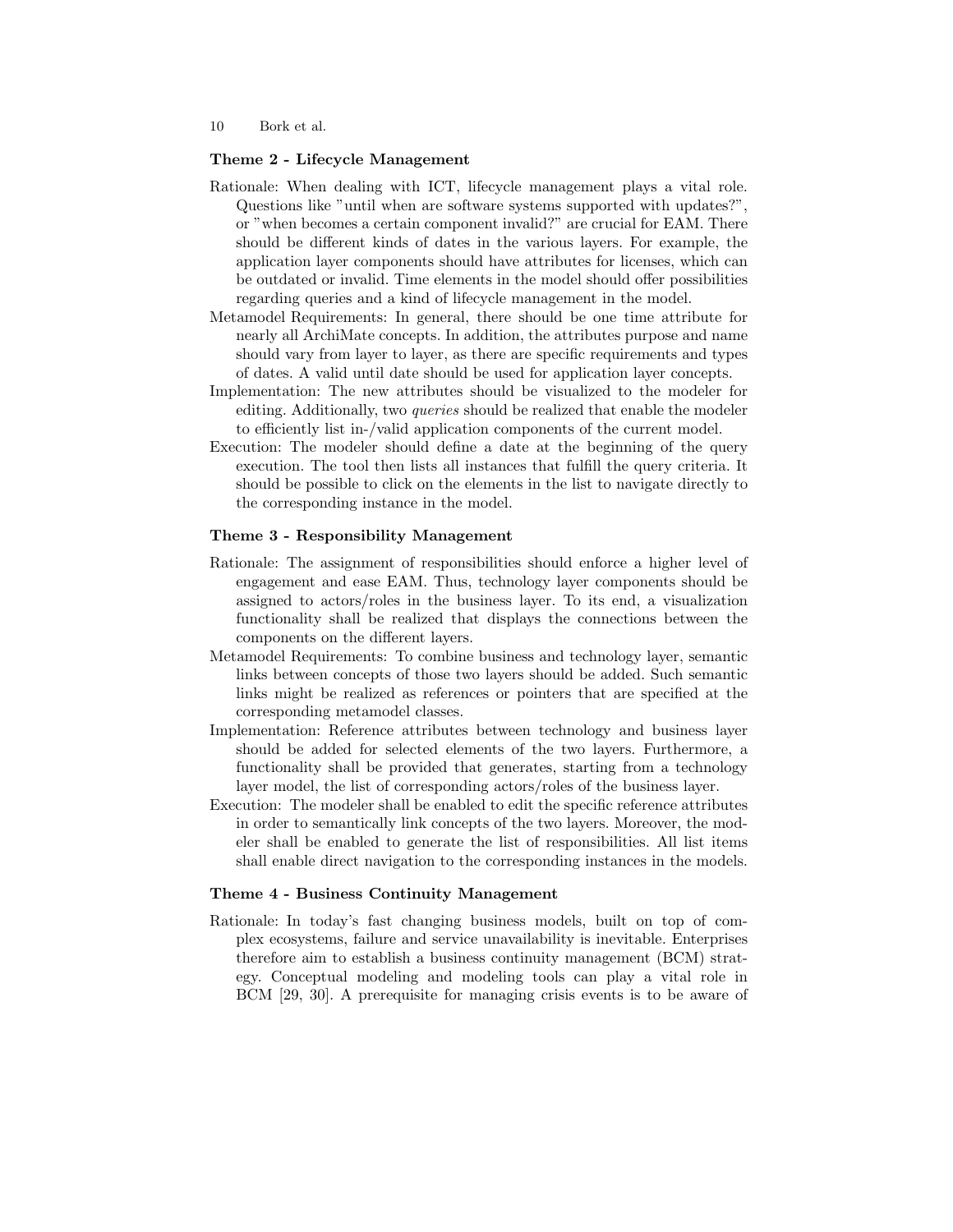the mutual effects different EA instances have on each other. A semantic link between business and technology models should be established. The goal is to identify the impact of a technology element (e.g., function, process, interface, event, service) on a business layer element of the same type.

- Metamodel Requirements: Especially concerned are function, process, interface, collaboration, interaction, event and service of the technology and the business layer. A reference attribute, which relates the elements of these two layers shall be added.
- Implementation: 'Influence on' reference attributes shall be used to define relationships between elements of the technology layer and the business layer.
- Execution: The reference attributes shall be editable by the modeler, thereby enabling the efficient specification of relationships. Moreover, a functionality shall be realized that queries the models for these attribute values and lists all relationships. This functionality shall be parameterizable by the type of concepts interested in. The modeler may e.g., parameterize a certain business function to be out of order and receive a list of technology components related to this function.

#### 4.3 Conceptualization of Modeling Tools with ADOxx

Meta modeling platforms are used for the development of modeling tools. They raise the abstraction level of modeling tool development to a more elaborate level that is adequate for method engineers. The goal is to enable also nonprogrammers to realize their modeling tools. This is achieved by providing a rich set of pre-configured functionality the user then only needs to adapt to his/her domain. Moreover, users can benefit from existing tool developments on a certain platform.

ADOxx [31] is a meta modeling platform that has been successfully used in research and industry. The aim of the platform is to raise the abstraction level of modeling tool development to a less implementation-specific level [32]. ADOxx takes care of all domain-independent and non-functional requirements like model management, user management, storage, and user interaction. What is left to be done by the tool engineer is according to [33]: 1) configure the specific modeling language by referring it's concepts to the meta concepts of the platform; 2) provide a proper visualization for the concepts and combine concepts into logical clusters, i.e., model types; and 3) realize additional functionality like model transformations, model queries, or simulations.

#### 4.4 The TEAM Tool

Figure 6 visualizes a screenshot of the TEAM modeling tool realized with the ADOxx metamodeling platform. TEAM realizes all layers of ArchiMate 3.0.1 following the TOGAF framework, as well as the requirement themes described in Section 4. This enables TEAM to do basic ArchiMate modeling and TOGAF support as well as acting as a facilitator for EAM. Besides the modeling palette,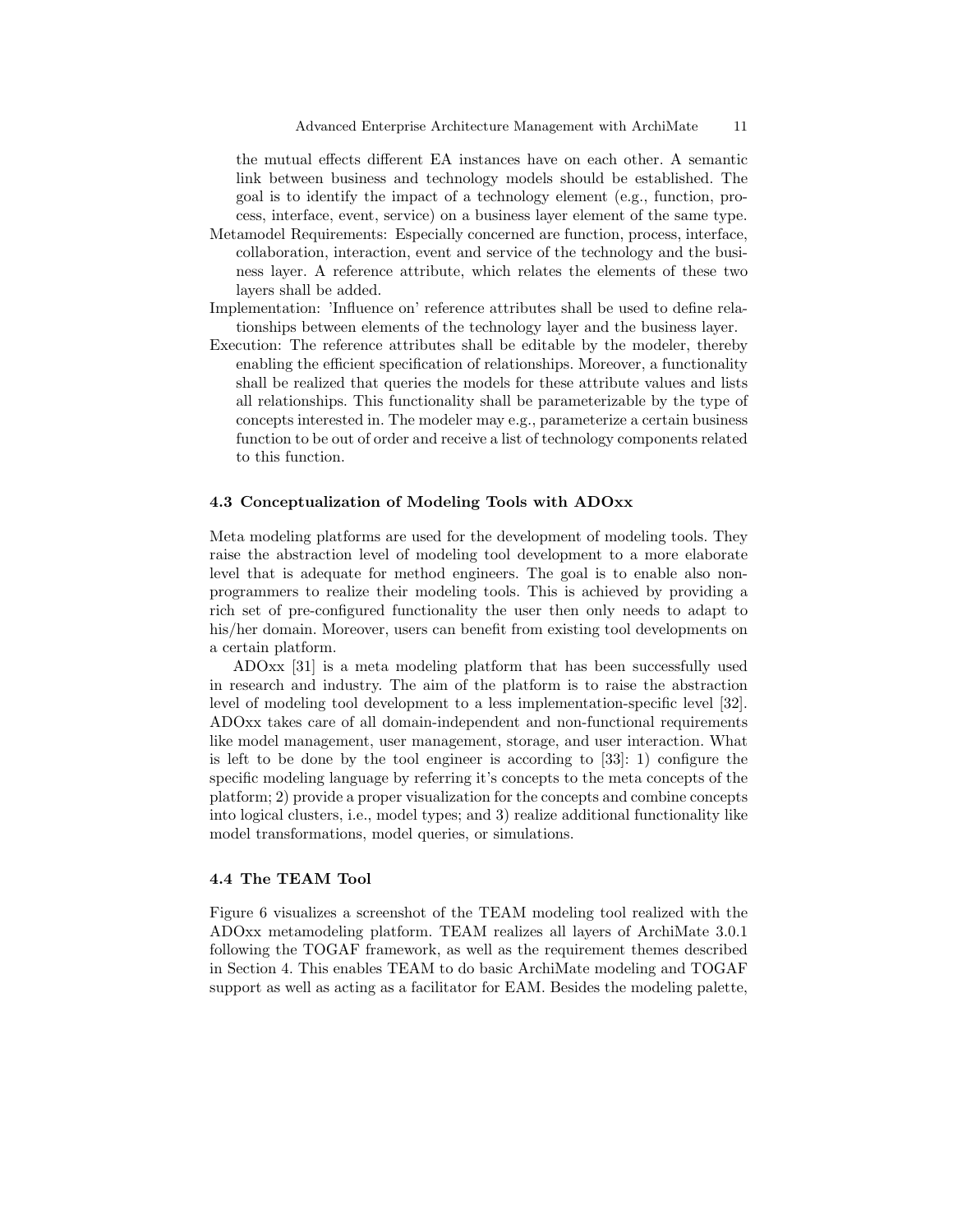listing the available ArchiMate language concepts of the currently opened model on the left side, the tool also comes with an intuitive context menu that features the model queries - e.g., for the lifecycle management - and the additional functionality - e.g., for the business continuity management.



Fig. 5. Equipment Model in the TEAM tool.

At the top of Figure 6, indicated by the letter 'a' is the menu bar implemented for the business continuity management and responsibility management. When clicking on 'a', the modeler is presented a multi-select box (see Figure 6 'b') where he/she can de-/select the ArchiMate concepts he/she is interested in, thereby parameterizing the query. After confirming the selection, TEAM executes the query and visualizes the query result window (see Figure  $6 \degree c$ ) on the bottom). The results window lists the relationships between the selected business object type instances and the technology objects of the currently opened models (in Figure 6 Business service and Business function were selected).

# 5 Conclusions and Future Research

This paper reported on an action design science research project that targeted the identification and conceptualization of requirements for an advanced enterprise architecture management approach that integrated the TOGAF framework with the ArchiMate 3.0.1 modeling language. The data was collected using a workshop focus group design where in-depth feedback was obtained during tool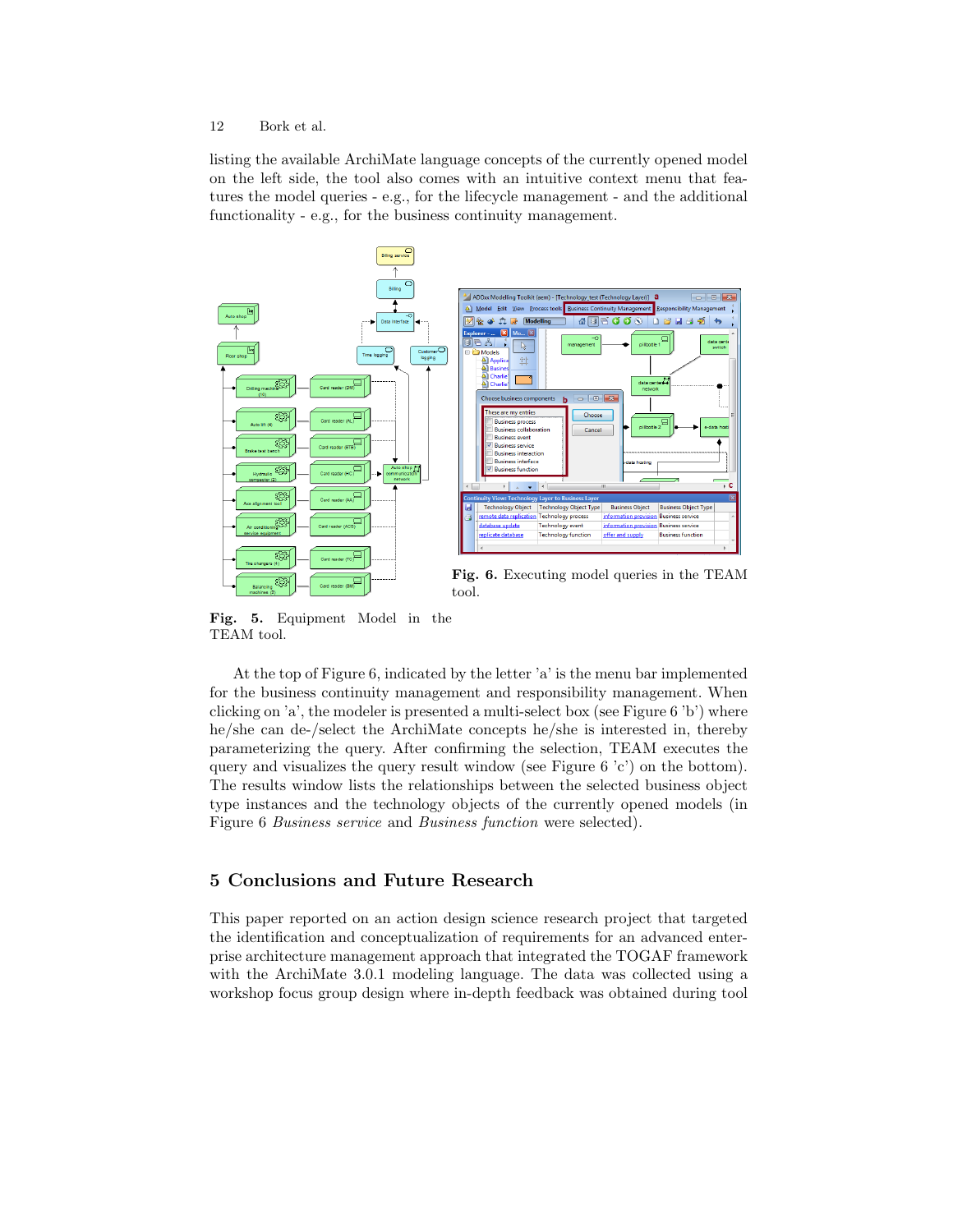use in a case study and a feedback session. The feedback was obtained from eight EAM experts and practitioners and was condensed into a set of requirement themes for advanced EAM. Finally, the realization of these requirements with the ADOxx metamodeling platform as a project within the Open Models Laboratory (OMiLAB, www.omilab.org) was briefly illustrated.

Intuitive usage of the modeling tool was evaluated positively by the focus group. Results for the modeling tasks differed. The case study showed, that practitioners were able to create good models for commonly used ArchiMate layers like application and technology. By contrast, support by the moderators was necessary to achieve good results for the new ArchiMate 3.0 layers like motivation. Focus group participants expressed a strong need to support managers and enterprise architects not only with a methodology like TOGAF and an existing language like ArchiMate, but also with a full-fledged modeling environment. Based on the expert feedback, the paper specified requirement themes for advancing model-based EAM. Consequently, EAM has the ability to emerge from being limited to IT experts towards becoming a management tool fostering efficient business operations and the ability to change. This paper finally introduced a first prototype of the TEAM tool, aiming for a tool-based application of advanced EAM.

This research also comes with some limitations. The number of experts was quite low, however we ensured a homogeneous set of participants in the workshop and the discussion. Moreover, some feedback might be biased by the tool that has been used. It is important to differentiate in future design cycles more clearly between the conceptual approach and the tool support.

In future research we will extend the case study with tasks, that utilize some of the advanced features. This extended case study shall then be used to evaluate the second TEAM prototype - eventually leading to a mature modeling environment for advanced EAM. Moreover, we will consider to extend the functionality, e.g., with semantic technologies as proposed in [34, 35] and mechanisms for ensuring consistency between the multiple ArchiMate layers [36, 37, 38].

### Acknowledgment

Part of this research has been funded through the South Africa / Austria Joint Scientific and Technological Cooperation program with the project number ZA 11/2017.

#### References

- 1. Zimmermann, A., Jugel, D., Sandkuhl, K., Schmidt, R., Schweda, C., Moehring, M.: Architectural Decision Management for Digital Transformation of Products and Services. CSIMQ (6) (2016) 31–53
- 2. Tiwana, A., Konsynski, B., Bush, A.A.: Research commentary Platform evolution: Coevolution of platform architecture, governance, and environmental dynamics. Information Systems Research 21(4) (2010) 675–687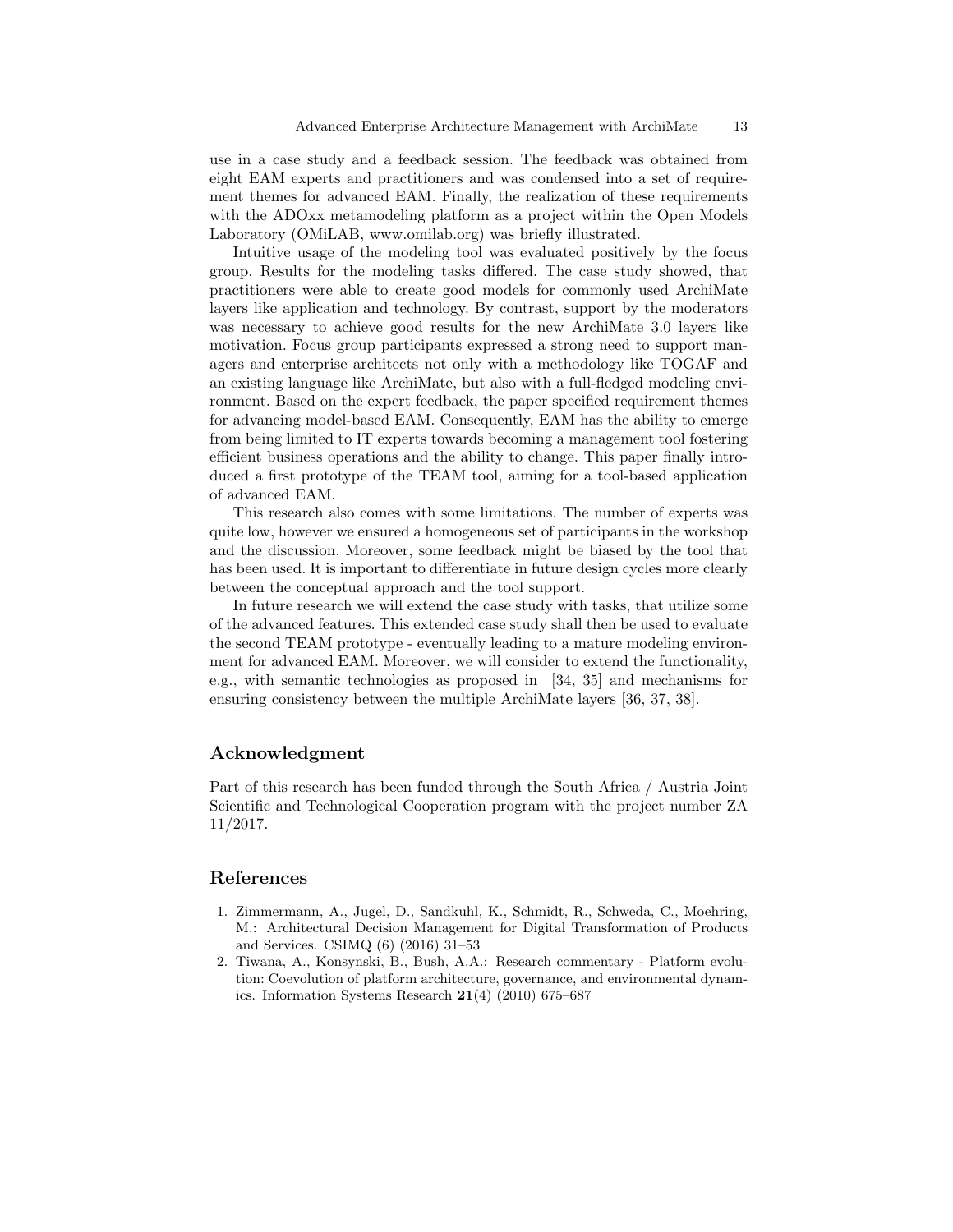- 14 Bork et al.
- 3. Prahalad, C.K., Ramaswamy, V.: Co-creation experiences: The next practice in value creation. Journal of interactive marketing 18(3) (2004) 5–14
- 4. Mont, O.K.: Clarifying the concept of product–service system. Journal of cleaner production 10(3) (2002) 237–245
- 5. Matt, C., Hess, T., Benlian, A.: Digital Transformation Strategies. Business & Information Systems Engineering 57(5) (2015) 339–343
- 6. Ahlemann, F., Stettiner, E., Messerschmidt, M., Legner, C., eds.: Strategic Enterprise Architecture Management. Springer Berlin Heidelberg, Berlin, Heidelberg (2012) DOI: 10.1007/978-3-642-24223-6.
- 7. Open Group, T.: The open group: Archimate 3.0.1 specification (2017) Accessed: 2017-11-07.
- 8. Pittl, B., Bork, D.: Modeling Digital Enterprise Ecosystems with ArchiMate: A Mobility Provision Case Study. In: International Conference on Serviceology, Springer (2017) 178–189
- 9. Sein, M.K., Henfridsson, O., Purao, S., Rossi, M., Lindgren, R.: Action design research. MIS quarterly  $35(1)$  (2011) 37–56
- 10. Zachman, J.: A framework for information systems architecture. IBM Systems Journal 26 (1987) 276–292
- 11. Zachman, J.A.: The Concise Definition of The Zachman Framework by: John A. Zachman (2008)
- 12. IFIP-IFAC Task Force: GERAM : Generalised Enterprise Reference Architecture and Methodology, Version 1.6.3. Technical Report March, Integration, IFIPIFAC Task Force on Architectures for Enterprise (1999)
- 13. Simon, D., Fischbach, K.: An Exploration of Enterprise Architecture Research. CAIS - Communication of the AIS 32 (2013)
- 14. The Open Group: TOGAF, an Open Group standard (2017)
- 15. de Vries, M., van der Merwe, A., Gerber, A.: Towards an enterprise evolution contextualisation model. In: Proceedings of the first International Conference on Enterprise Systems, Cape Town, South Africa, IEEE (2013) 1–12
- 16. Lapalme, J.: Three Schools of Thought on Enterprise Architecture. IT Professional 14(6) (November 2012) 37–43
- 17. Ross, J.W., Weill, P., Robertson, D.: Enterprise Architecture as Strategy: Creating a Foundation for Business Execution. Harvard Business Press (2006)
- 18. OMG: ArchiMate 3.0.1 Specification. The Open Group: http://pubs.opengroup.org/architecture/archimate3-doc/ (June 2016)
- 19. Lankhorst, M., ed.: Enterprise architecture at work: modelling, communication, and analysis. Springer, Berlin ; New York (2005)
- 20. Vicente, M., Gama, N., Silva, M.d.: Using ArchiMate and TOGAF to Understand the Enterprise Architecture and ITIL Relationship. Advanced Information Systems Engineering Workshops. CAiSE 2013. Lecture Notes in Business Information Processing 148 (2013)
- 21. Karagiannis, D., K¨uhn, H.: Metamodeling Platforms. In Bauknecht, K., Min Tjoa, A., Quirchmayr, G., eds.: Third International Conference EC-Web 2002 Dexa 2002, Aix-en-Provence, France, Springer (2002) 182
- 22. Mylopoulos, J.: Conceptual modelling and Telos. In Loucopoulos, P., Zicari, R., eds.: Conceptual Modelling, Databases, and CASE: an Integrated View of Information System Development, New York: John Wiley & Sons. (1992) 49–68
- 23. Bork, D., Fill, H.G.: Formal Aspects of Enterprise Modeling Methods: A Comparison Framework. In: System Sciences (HICSS), 2014 47th Hawaii International Conference on, IEEE (2014) 3400–3409